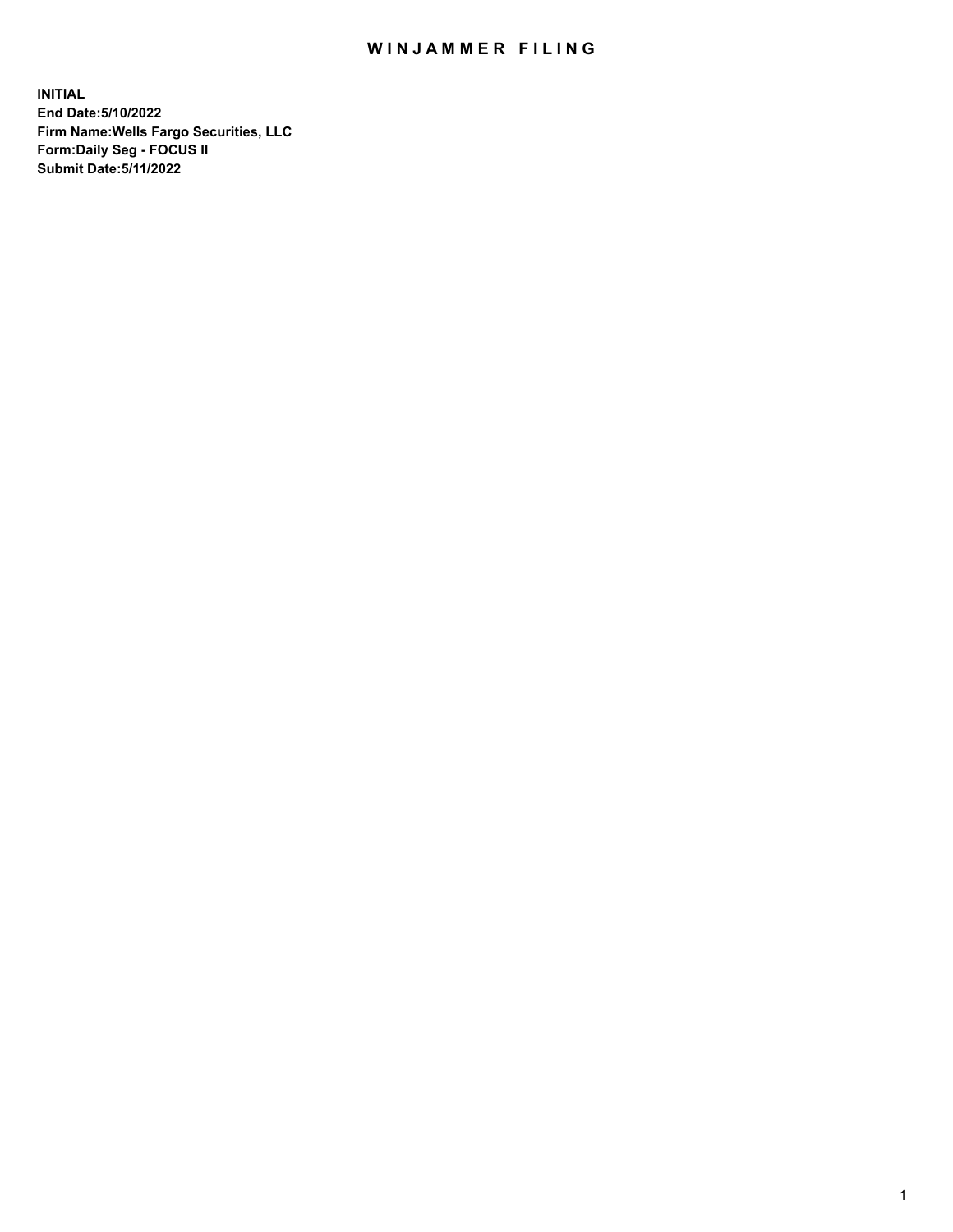**INITIAL End Date:5/10/2022 Firm Name:Wells Fargo Securities, LLC Form:Daily Seg - FOCUS II Submit Date:5/11/2022 Daily Segregation - Cover Page**

| Name of Company                                                                                                                                                                                                                                                                                                                | <b>Wells Fargo Securities LLC</b>                          |
|--------------------------------------------------------------------------------------------------------------------------------------------------------------------------------------------------------------------------------------------------------------------------------------------------------------------------------|------------------------------------------------------------|
| <b>Contact Name</b>                                                                                                                                                                                                                                                                                                            | <b>James Gnall</b>                                         |
| <b>Contact Phone Number</b>                                                                                                                                                                                                                                                                                                    | 917-699-6822                                               |
| <b>Contact Email Address</b>                                                                                                                                                                                                                                                                                                   | james.w.gnall@wellsfargo.com                               |
| FCM's Customer Segregated Funds Residual Interest Target (choose one):<br>a. Minimum dollar amount: ; or<br>b. Minimum percentage of customer segregated funds required:% ; or<br>c. Dollar amount range between: and; or<br>d. Percentage range of customer segregated funds required between: % and %.                       | 105,000,000<br><u>0</u><br><u>00</u><br>0 <sub>0</sub>     |
| FCM's Customer Secured Amount Funds Residual Interest Target (choose one):<br>a. Minimum dollar amount: ; or<br>b. Minimum percentage of customer secured funds required:% ; or<br>c. Dollar amount range between: and; or<br>d. Percentage range of customer secured funds required between: % and %.                         | 30,000,000<br><u>0</u><br>0 <sub>0</sub><br>0 <sub>0</sub> |
| FCM's Cleared Swaps Customer Collateral Residual Interest Target (choose one):<br>a. Minimum dollar amount: ; or<br>b. Minimum percentage of cleared swaps customer collateral required:% ; or<br>c. Dollar amount range between: and; or<br>d. Percentage range of cleared swaps customer collateral required between:% and%. | 355,000,000<br><u>0</u><br>00<br><u>00</u>                 |

Attach supporting documents CH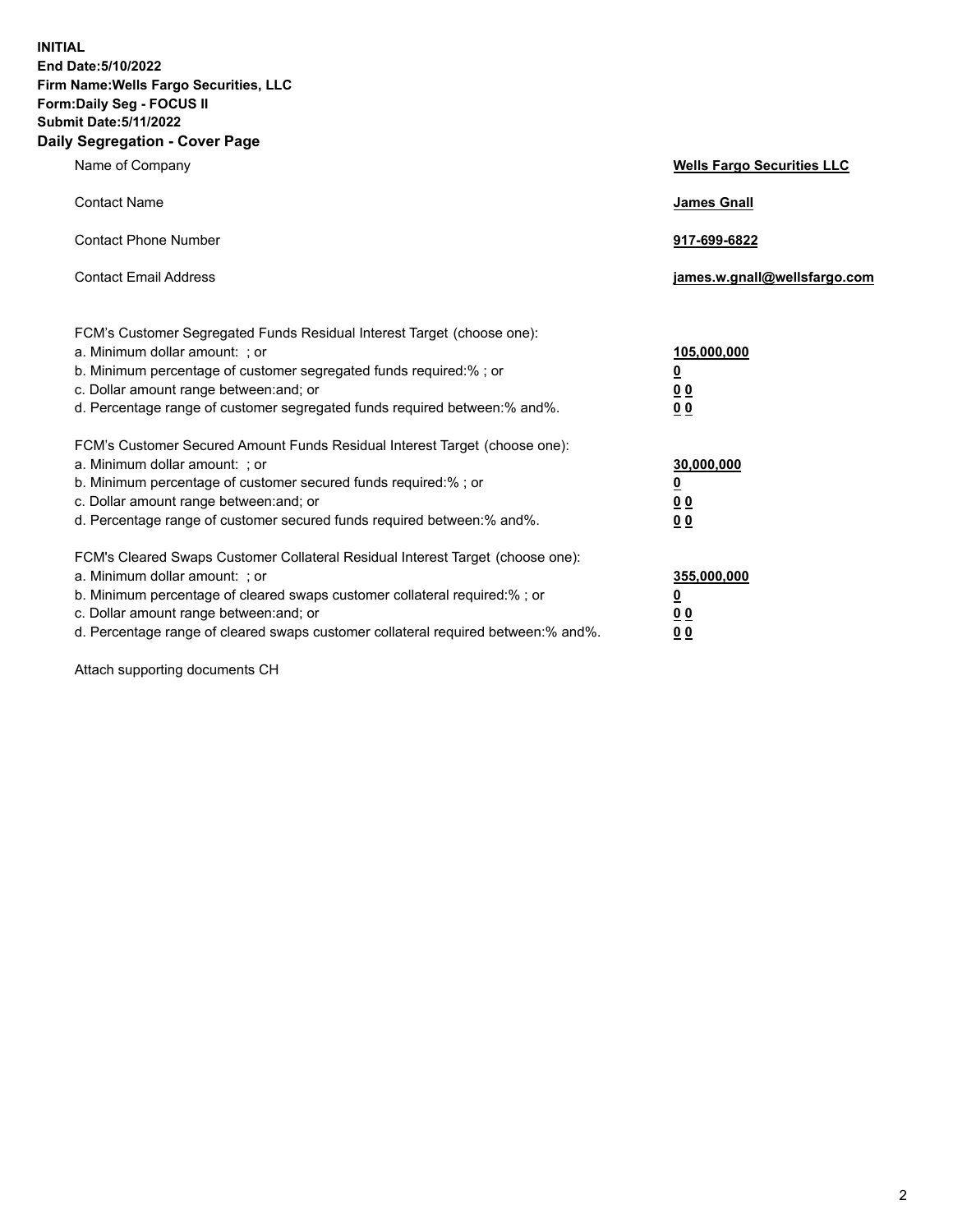**INITIAL End Date:5/10/2022 Firm Name:Wells Fargo Securities, LLC Form:Daily Seg - FOCUS II Submit Date:5/11/2022 Daily Segregation - Secured Amounts**

Foreign Futures and Foreign Options Secured Amounts Amount required to be set aside pursuant to law, rule or regulation of a foreign government or a rule of a self-regulatory organization authorized thereunder **0** [7305] 1. Net ledger balance - Foreign Futures and Foreign Option Trading - All Customers A. Cash **611,925,685** [7315] B. Securities (at market) **382,407,830** [7317] 2. Net unrealized profit (loss) in open futures contracts traded on a foreign board of trade **-253,014,198** [7325] 3. Exchange traded options a. Market value of open option contracts purchased on a foreign board of trade **161,614** [7335] b. Market value of open contracts granted (sold) on a foreign board of trade **0** [7337] 4. Net equity (deficit) (add lines 1. 2. and 3.) **741,480,931** [7345] 5. Account liquidating to a deficit and account with a debit balances - gross amount **95,284,482** [7351] Less: amount offset by customer owned securities **-95,284,054** [7352] **428** [7354] 6. Amount required to be set aside as the secured amount - Net Liquidating Equity Method (add lines 4 and 5) **741,481,359** [7355] 7. Greater of amount required to be set aside pursuant to foreign jurisdiction (above) or line 6. **741,481,359** [7360] FUNDS DEPOSITED IN SEPARATE REGULATION 30.7 ACCOUNTS 1. Cash in banks A. Banks located in the United States **109,251,520** [7500] B. Other banks qualified under Regulation 30.7 **3,942,671** [7520] **113,194,191** [7530] 2. Securities A. In safekeeping with banks located in the United States **500,348,739** [7540] B. In safekeeping with other banks qualified under Regulation 30.7 **0** [7560] **500,348,739** [7570] 3. Equities with registered futures commission merchants A. Cash **-95,285,961** [7580] B. Securities **62,059,091** [7590] C. Unrealized gain (loss) on open futures contracts **130,018,120** [7600] D. Value of long option contracts **19** [7610] E. Value of short option contracts **0** [7615] **96,791,269** [7620] 4. Amounts held by clearing organizations of foreign boards of trade A. Cash **0** [7640] B. Securities **0** [7650] C. Amount due to (from) clearing organization - daily variation **0** [7660] D. Value of long option contracts **0** [7670] E. Value of short option contracts **0** [7675] **0** [7680] 5. Amounts held by members of foreign boards of trade A. Cash **489,374,061** [7700] B. Securities **0** [7710] C. Unrealized gain (loss) on open futures contracts **-329,994,205** [7720] D. Value of long option contracts **161,595** [7730] E. Value of short option contracts **0** [7735] **159,541,451** [7740] 6. Amounts with other depositories designated by a foreign board of trade **0** [7760] 7. Segregated funds on hand **0** [7765] 8. Total funds in separate section 30.7 accounts **869,875,650** [7770]

- 
- 9. Excess (deficiency) Set Aside for Secured Amount (subtract line 7 Secured Statement Page 1 from Line 8)
- 10. Management Target Amount for Excess funds in separate section 30.7 accounts **30,000,000** [7780]
- 11. Excess (deficiency) funds in separate 30.7 accounts over (under) Management Target **98,394,291** [7785]

**128,394,291** [7380]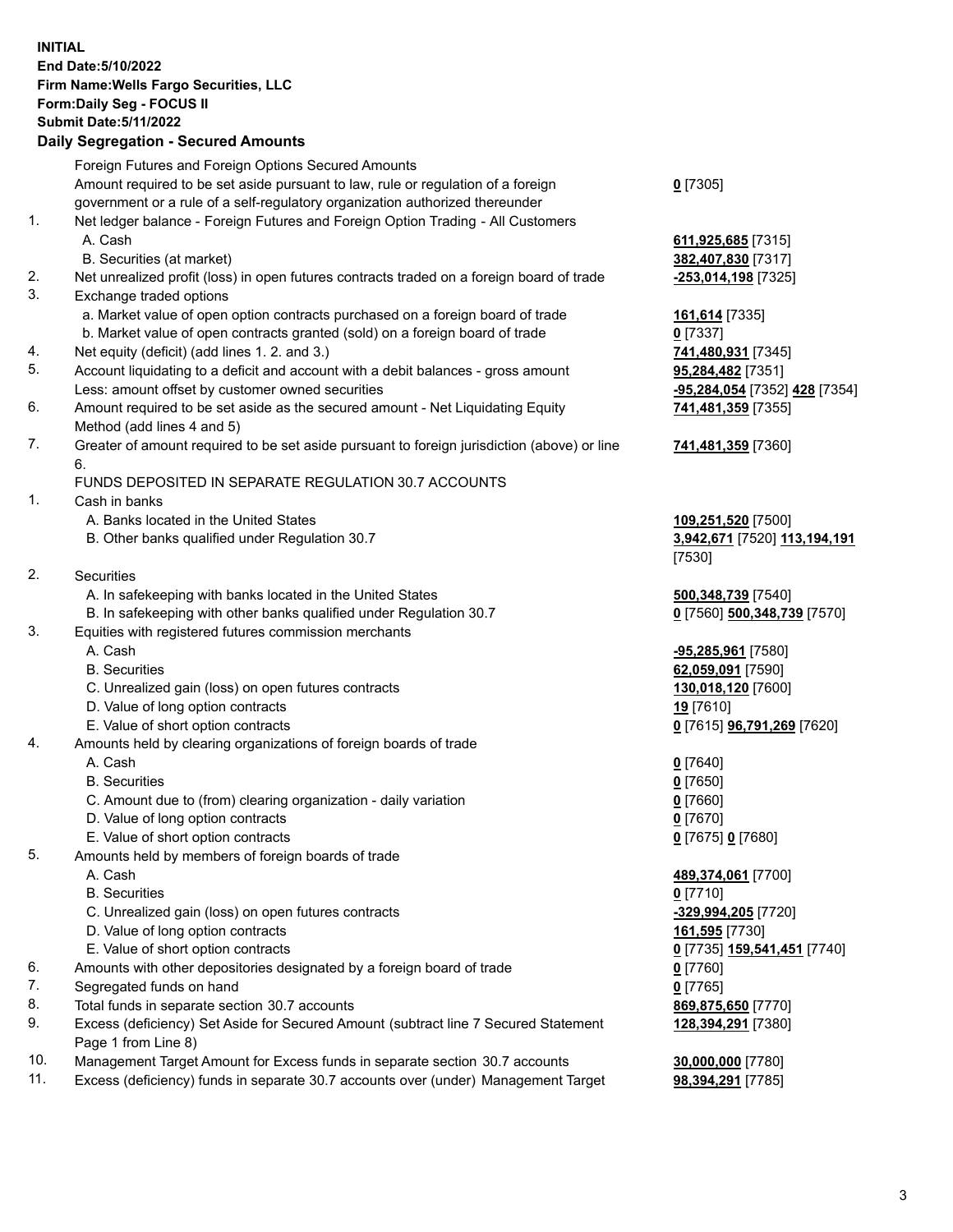**INITIAL End Date:5/10/2022 Firm Name:Wells Fargo Securities, LLC Form:Daily Seg - FOCUS II Submit Date:5/11/2022 Daily Segregation - Segregation Statement** SEGREGATION REQUIREMENTS(Section 4d(2) of the CEAct) 1. Net ledger balance A. Cash **1,936,424,244** [7010] B. Securities (at market) **1,814,694,936** [7020] 2. Net unrealized profit (loss) in open futures contracts traded on a contract market **2,060,219,339** [7030] 3. Exchange traded options A. Add market value of open option contracts purchased on a contract market **5,771,130,339** [7032] B. Deduct market value of open option contracts granted (sold) on a contract market **-5,690,421,246** [7033] 4. Net equity (deficit) (add lines 1, 2 and 3) **5,892,047,612** [7040] 5. Accounts liquidating to a deficit and accounts with debit balances - gross amount **140,802,837** [7045] Less: amount offset by customer securities **-140,802,788** [7047] **49** [7050] 6. Amount required to be segregated (add lines 4 and 5) **5,892,047,661** [7060] FUNDS IN SEGREGATED ACCOUNTS 7. Deposited in segregated funds bank accounts A. Cash **105,668,270** [7070] B. Securities representing investments of customers' funds (at market) **540,323,545** [7080] C. Securities held for particular customers or option customers in lieu of cash (at market) **148,638,906** [7090] 8. Margins on deposit with derivatives clearing organizations of contract markets A. Cash **3,527,633,442** [7100] B. Securities representing investments of customers' funds (at market) **198,785,851** [7110] C. Securities held for particular customers or option customers in lieu of cash (at market) **1,666,056,030** [7120] 9. Net settlement from (to) derivatives clearing organizations of contract markets **133,035,824** [7130] 10. Exchange traded options A. Value of open long option contracts **5,771,130,339** [7132] B. Value of open short option contracts **-5,690,421,246** [7133] 11. Net equities with other FCMs A. Net liquidating equity **0** [7140] B. Securities representing investments of customers' funds (at market) **0** [7160] C. Securities held for particular customers or option customers in lieu of cash (at market) **0** [7170] 12. Segregated funds on hand **0** [7150] 13. Total amount in segregation (add lines 7 through 12) **6,400,850,961** [7180] 14. Excess (deficiency) funds in segregation (subtract line 6 from line 13) **508,803,300** [7190] 15. Management Target Amount for Excess funds in segregation **105,000,000** [7194] **403,803,300** [7198]

16. Excess (deficiency) funds in segregation over (under) Management Target Amount Excess